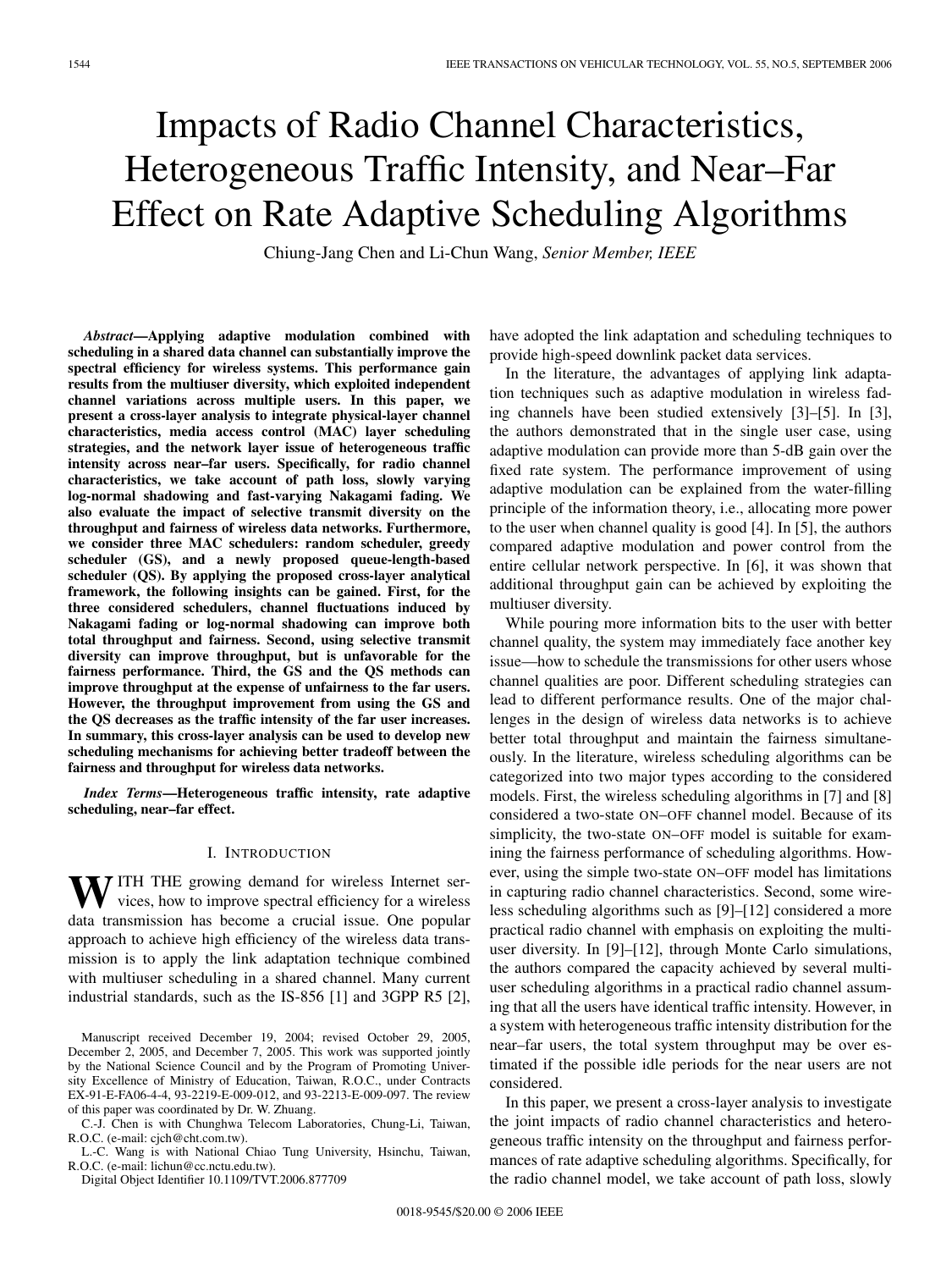varying log-normal shadowing and fast-varying Nakagami fading. The suggested channel model can be also used to evaluate the impact of applying selective transmit diversity. As for the media access control (MAC) layer, three schedulers are studied in this paper: 1) random scheduler (RS); 2) greedy scheduler (GS); and 3) our proposed queue-length-based scheduler (QS). Our analysis can also incorporate the impact of heterogeneous traffic intensity and the effect of near–far users.

The contribution of this paper can be summarized as follows. First, we develop an analytical model to jointly investigate the impacts of radio channel characteristics, heterogeneous traffic intensity, and near–far effect on the performance of the rate adaptive wireless scheduling system. Second, based on the observations and results deriving from a simple two-user case considered in this work, this paper provides important system implication and guideline that could be useful in deploying practical wireless data networks. The rest of this paper is organized as follows. In Section II, we describe our physicallayer model, including the channel model, the selective transmit diversity scheme, and adaptive modulation. Section III defines the performance metrics and introduces the data traffic model. In Section IV, we derive the analytical expressions for the throughput and fairness performance for the three considered scheduling disciplines. In Section V, we give numerical results based on our analytical framework. In Section VI, we provide our concluding remarks.

# II. PHYSICAL-LAYER MODEL

In this section, we describe the radio channel model, selective antenna diversity scheme, and adaptive modulation used in this paper.

#### *A. Channel Model*

We assume that the radio link is subject to path loss, lognormal shadowing, and Nakagami multipath fading. Basically, the user far away from the serving base station inherently has a weaker signal strength than that near the base station due to large path loss. The path loss is usually characterized by

$$
PL(r) = 10\alpha \log_{10} \left(\frac{r}{r_0}\right) + L_0 \tag{1}
$$

where  $r$  is the distance between a transmitter and a receiver,  $\alpha$  the path loss exponent, and  $L_0$  the nominal path loss (in decibel) at the known reference distance  $r_0$ . For simplicity, we assume  $r_0 = 1$  km. In addition to path loss, the received signals fluctuate around the distance-dependent mean value because of the time-varying characteristics of wireless environments. Nakagami and log-normal distributions are widely used to model the fast-varying fading and slowly varying shadowing of wireless channels, respectively. Due to shadowing from terrain, building and trees, the shadowed signal power can be modeled by a log-normal random variable with the following probability density function (PDF)

$$
f(x) = \frac{\xi}{\sqrt{2\pi}\sigma x} \exp\left(-\frac{(10\log_{10}x - \eta)^2}{2\sigma^2}\right), \qquad x > 0 \quad (2)
$$

where  $\xi = 10/\ln(10)$ ,  $\sigma$ , and  $\eta$  are the mean and standard deviation of 10  $\log_{10} x$  in decibel, respectively. On the other hand, the power of the Nakagami faded signal can be represented by a Gamma distributed random variable with the PDF as

$$
f(x) = \left(\frac{m}{\bar{x}}\right)^m \frac{x^{m-1}}{\Gamma(m)} \exp\left(-\frac{mx}{\bar{x}}\right), \qquad x > 0 \qquad (3)
$$

where  $\Gamma(m) = \int_0^\infty t^{m-1} e^{-t} dt$ , m is the Nakagami fading parameter and  $\bar{x}$  is the average received nower. When  $m = 1$  the rameter, and  $\bar{x}$  is the average received power. When  $m = 1$ , the Nakagami fading channel is identical to the Rayleigh fading channel. When  $m > 1$ , the Nakagami distribution can model the fading channel containing a specular or line-of-sight (LOS) component.

The distribution of the link gain  $G$  at a distance  $r$  with Nakagami fading and log-normal shadowing can be represented by a composite Gamma-log-normal distribution, i.e.,

$$
f_G(g) = \int_0^{\infty} \left(\frac{m}{\omega}\right)^m \frac{g^{m-1}}{\Gamma(m)} \exp\left(-\frac{mg}{\omega}\right)
$$

$$
\times \frac{\xi}{\sqrt{2\pi}\sigma\omega} \exp\left(-\frac{(10\log_{10}\omega - \eta)^2}{2\sigma^2}\right) d\omega \quad (4)
$$

where  $\eta = -10\alpha \log_{10}(r) - L_0$ , and the other parameters are defined in (1) and (2). According to [13], the composite Gamma-log-normal distribution can be approximated by another log-normal distribution with the modified mean  $\eta_G$  and standard deviation  $\sigma_G$  as follows:

$$
\eta_G = E[10 \log_{10} G] = -10\alpha \log_{10}(r) - L_0 + \tilde{\eta}(m) \quad (5)
$$

and

$$
\sigma_G^2 = \text{Var}[10\log_{10} G] = \sigma^2 + \tilde{\sigma}^2(m). \tag{6}
$$

Note that  $\tilde{\eta}(m)$  and  $\tilde{\sigma}^2(m)$  are given by

$$
\tilde{\eta}(m) = \xi \left[ \psi(m) - \ln(m) \right]
$$
  
\n
$$
\tilde{\sigma}^2(m) = \xi^2 \zeta(2, m)
$$
\n(7)

where  $\psi(m) = -0.5772 + \sum_{j=1}^{m-1} 1/j$  is the Euler psi function and  $\zeta(2, m) = \sum_{j=0}^{\infty} 1/(m+j)^2$  is the Riemann's zeta function [18] For Rayleigh fading with  $m-1$   $\tilde{p} = -2.5$  and function [18]. For Rayleigh fading with  $m = 1$ ,  $\tilde{\eta} = -2.5$  and  $\tilde{\sigma}^2 = 31$ . When the fading channel contains a LOS component with  $m = 8$ ,  $\tilde{\eta} = -0.28$  and  $\tilde{\sigma}^2 = 2.5$ .

We focus on a simple two-user model to gain insights into the impact of the radio channel characteristics, heterogeneous traffic intensity, and near–far effect on the performance of the wireless scheduling system. Two users (denoted as users 1 and 2) are located at a distance of  $r_1$  and  $r_2$  to the serving base station, respectively. Without loss of generality, we assume that user 1 is closer to the base station than user 2, i.e.,  $r_2 \ge r_1$ . Denote  $P_t$  as the transmitting power of the base station and  $N_0$ as the thermal noise power. Then, the received signal-to-noise ratio (SNR) at the kth user is given by

$$
\gamma_k(r_k) = \frac{P_t G(r_k)}{N_0}, \quad k = 1, 2. \tag{8}
$$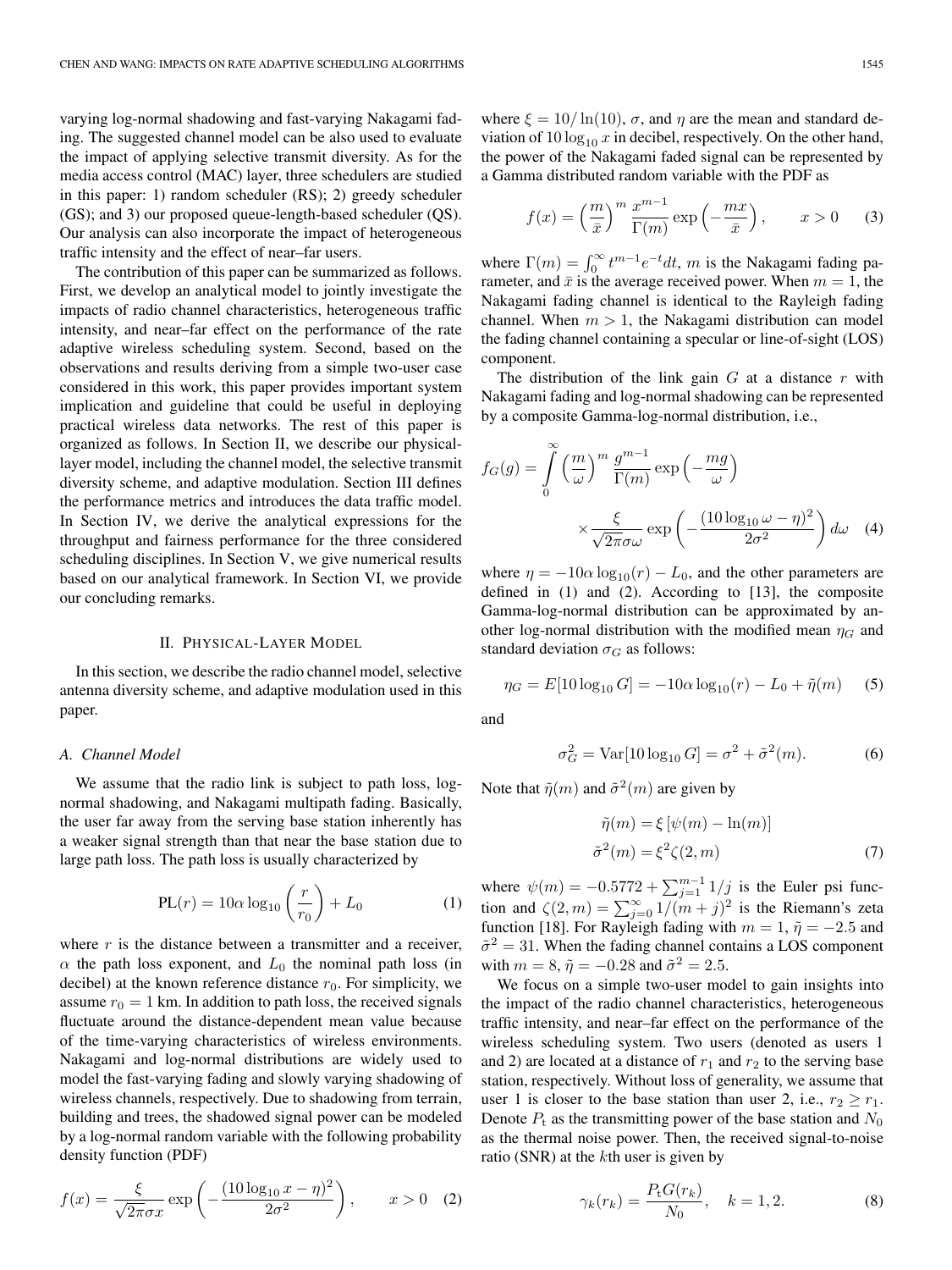In (8), because  $G(r_k)$  is a log-normal random variable, we can express  $\gamma_k(r_k)$  by another log-normal random variable with a modified mean and the same standard deviation. Thus, the mean and the standard deviation of  $10 \log_{10} \gamma_k(r_k)$  can be written as follows:

$$
\eta_{\gamma_k} = -10\alpha \log_{10}(r_k) - L_0 + \tilde{\eta}(m) + 10 \log_{10} \left(\frac{P_{\rm t}}{N_0}\right) \tag{9}
$$

and

$$
\sigma_{\gamma_k}^2 = \sigma_k^2 + \tilde{\sigma}^2(m). \tag{10}
$$

Applying this composite Gamma-log-normal channel model yields the average received SNR of user  $k$  by taking the expectation with respect to  $\gamma_k$ , i.e.,

$$
E[\gamma_k] = \int_0^\infty \frac{\xi}{\sqrt{2\pi}\sigma_{\gamma_k}\gamma} \exp\left(-\frac{(10\log_{10}(\gamma) - \eta_{\gamma_k})^2}{2\sigma_{\gamma_k}^2}\right) \cdot \gamma d\gamma
$$

$$
= \exp\left(\frac{\eta_{\gamma_k}}{\xi} + \frac{\sigma_{\gamma_k}^2}{2\xi^2}\right) \equiv \bar{\gamma}_k, \qquad k = 1, 2. \tag{11}
$$

From (9) and (11), it is obvious that the near user, i.e., user 1, has better average SNR than user 2 because of less path loss (near–far effect). However, with time-varying channel fluctuations superimposed on the distance-dependent path loss, the channel quality of the far user can still possibly exceed that of the near one. Assume that the two users separated by a distance  $d = r_2/r_1$  encounter uncorrelated fading and shadowing. Let

$$
\sigma_{\rm c} = \sqrt{\sigma_{\gamma_1}^2 + \sigma_{\gamma_2}^2} = \sqrt{\sigma_1^2 + \sigma_2^2 + 2\tilde{\sigma}^2(m)}.
$$
 (12)

Then, from (8), the probability that the received SNR of user 2 is higher than that of user 1 can be computed by

$$
\Pr\{\gamma_2 > \gamma_1\} = \Pr\{\gamma_2 - \gamma_1 > 0\} = Q\left(\frac{10\alpha}{\sigma_c} \log_{10}(d)\right) \tag{13}
$$

where  $Q(\cdot)$  is defined as

$$
Q(x) = \int_{x}^{\infty} \frac{1}{\sqrt{2\pi}} e^{-t^2/2} dt.
$$
 (14)

Because  $Q(\cdot)$  is a monotonically decreasing function, (13) implies that a larger  $d$  yields a lower probability that the far user's channel quality exceeds the near user's. However, channel variations resulting from shadowing or fading may possibly offset the near–far effect. Essentially, it is the independent channel fluctuations across the near–far users to allow scheduling techniques to improve the total throughput. We will discuss the scheduling techniques in more details in Section IV.

# *B. Selective Transmit Diversity*

Antenna diversity is known to be an effective technique to enhance the radio link quality. The diversity gain is achieved by employing multiple spatially independent antennas at the transmitter or the receiver. Here, we consider the selective transmit diversity scheme and evaluate its impact on the wireless network with rate adaptive scheduling under Rayleigh fading.

Assume that the base station employs  $L$  spatially separated antennas with independent fading. By monitoring the pilot signals, the user can select the antenna with the best signal quality. For a Rayleigh fading channel, the PDF of the effective link gain in (4) can be expressed as [13]

$$
f_G(g) = \int_0^{\infty} \left(\frac{L}{\omega}\right) \exp\left(-\frac{g}{\omega}\right) \left(1 - \exp\left(-\frac{g}{\omega}\right)\right)^{L-1} \times \frac{\xi}{\sqrt{2\pi}\sigma\omega} \exp\left(-\frac{(10\log_{10}\omega - \eta)^2}{2\sigma^2}\right) d\omega. \quad (15)
$$

For  $L = 2$  or 3, it was shown in [14] that the distribution in (15) can be approximated by a log-normal distribution but with the modified mean and standard deviation. In this case, the constants  $\tilde{\eta}$  in (5) and  $\tilde{\sigma}^2$  in (6) become  $\tilde{\eta} = 0.5$  and  $\tilde{\sigma}^2 = 12.9$ for  $L = 2$ , whereas  $\tilde{\eta} = 0.75$  and  $\tilde{\sigma}^2 = 8.46$  for  $L = 3$ . Compared with the single antenna case, applying selective antenna diversity yields a larger  $\tilde{\eta}$  and smaller  $\tilde{\sigma}^2$ . From (13), we see that the increase of  $\tilde{\eta}$  dose not affect the probability  $Pr{\gamma_2 > \gamma_1}$ but the reduced dynamic range of channel fluctuations is unfavorable for the far user to compete for services against the near user. Nevertheless, this is observed only from the radio link standpoint. It is important to further consider the impact of traffic intensities as well as scheduling policies.

#### *C. Adaptive Modulation*

Once the target user is selected, rate adaptive techniques are used to improve the deliverable link throughput. Such techniques have been widely adopted in current wireless data networks [1], [2]. In this paper, we assume that an adaptive  $m$ -ary quadratic-amplitude modulation (QAM) is used for simplicity. Accordingly, it is reasonable to expect that the deliverable throughput is proportional to the received SNR of the target user. From [5], the throughput delivered from the base station to the target user  $k$  can be expressed by

$$
T_k(\gamma_k) = \log_2(1 + c\gamma_k)
$$
 (16)

where the constant  $c = -1.5/\ln(5 \cdot BER)$  and the bit-errorrate (BER) is the predetermined bit error rate requirement for the wireless link.

# III. DATA TRAFFIC MODEL AND PERFORMANCE METRICS

In this section, we discuss the data traffic model and the performance metrics used in this paper. In [22]–[25], the Markov analysis is performed to evaluate the performance of wireless data networks with various call admission control algorithms. For tractability in mathematical analysis, we will also use Markovian processes to model the behavior of the wireless data network with channel-aware scheduling functions.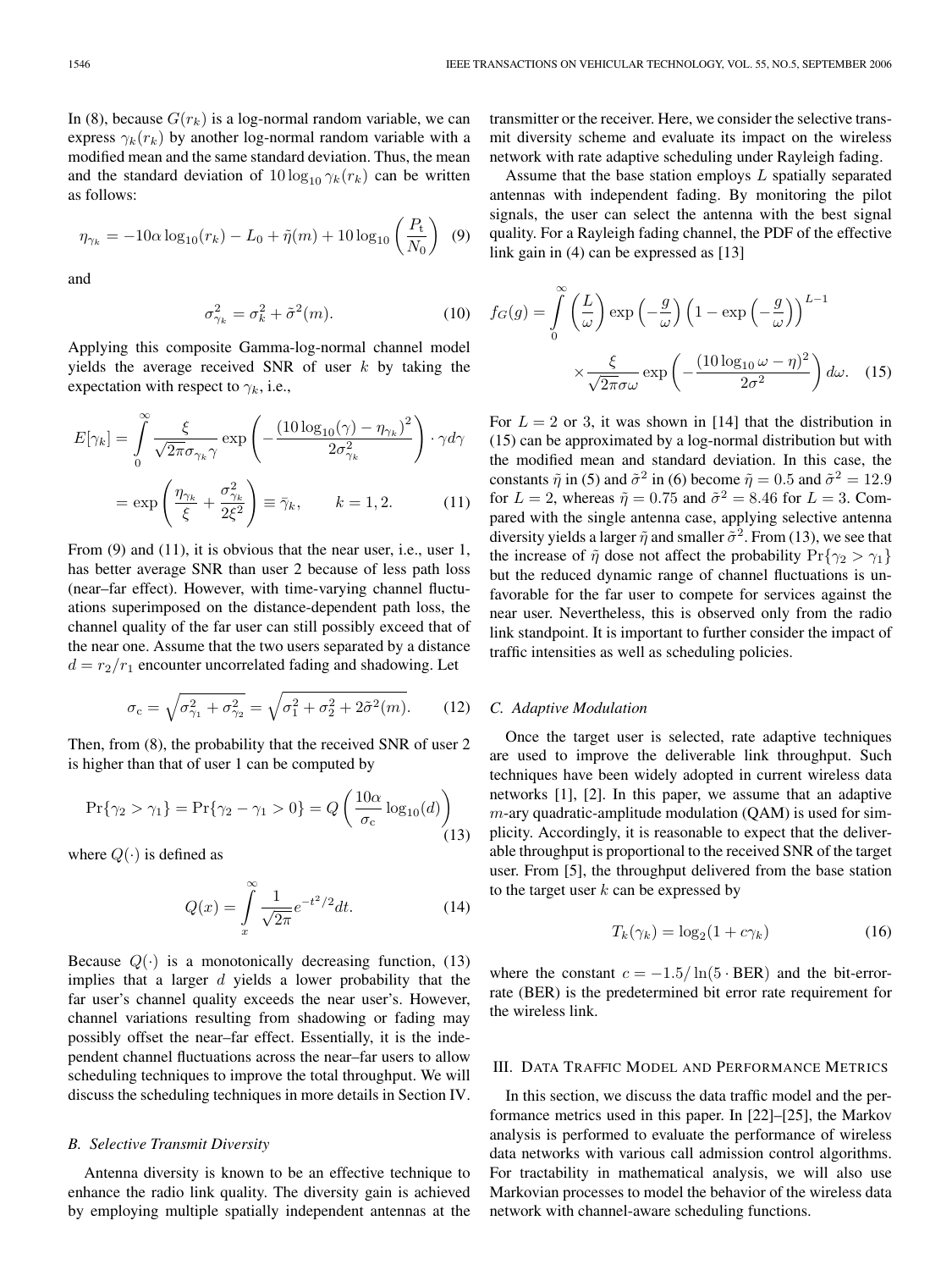

Fig. 1. Illustrative block diagram for the operation of the wireless data network.

#### *A. Data Traffic Model*

To assess the throughput and fairness performance of a wireless system with adaptive modulation and scheduling, it is crucial to consider the impact of heterogeneous traffic intensity across the near user and the far user. For example, if we do not consider the possible idle periods for the near user, the total throughput may be over estimated.

In Fig. 1, the packets of users 1 and 2 are generated by independent Poisson arrival processes with the average arrival rates  $\lambda_1$  and  $\lambda_2$ , respectively. Each user is assumed to track its channel variations via a common pilot channel and correctly feed back to the base station without delay. In turn, the base station has to select either user 1 or 2 for transmissions based on their channel quality and scheduling priority at each time slot. Let  $(i, j)$  denote the system state of users 1 and 2 having i and j packets in their queue, respectively. Then, the state space can be written as

$$
S = \{(i, j) | 0 \le i \le K_1, 0 \le j \le K_2\}
$$
 (17)

where  $K_1$  and  $K_2$  denote the queue size of users 1 and 2, respectively. The service time of one packet at the base station is assumed to be an exponential distribution with mean service time  $1/\mu$ . Since the downlink time slots are shared by these two users in a time division manner, the mean service time for the individual user obtained from the server is reduced. Let  $f_{ij}^{(k)}$ denote the probability that user k is served at state  $(i, j)$  subject to certain scheduling policies. Then, the effective service rate for each user is proportional to the probability of being served. Denote  $\beta_{ij}$  and  $\delta_{ij}$  as the effective mean service rate of users 1 and 2 at state  $(i, j)$ , respectively. Then, we have

$$
\beta_{ij} = f_{ij}^{(1)} \mu \tag{18}
$$

and

$$
\delta_{ij} = f_{ij}^{(2)} \mu = \left(1 - f_{ij}^{(1)}\right) \mu. \tag{19}
$$

In Appendix A, we will show that the received packets at these two users are two independent Poisson processes with average service rate  $\beta_{ij}$  and  $\delta_{ij}$ , respectively.

In the equilibrium state, the whole process can be modeled by a two-dimensional birth-and-death Markov chain, as shown in Fig. 2. From the figure, the global balance equation [15] for each state  $(i, j)$  is

$$
(\beta_{ij} + \delta_{ij} + \lambda_1 + \lambda_2)\pi_{ij} = \lambda_1 \pi_{i-1,j} + \lambda_2 \pi_{i,j-1} + \beta_{i+1,j} \pi_{i+1,j} + \delta_{i,j+1} \pi_{i,j+1}
$$
 (20)



Fig. 2. Markov chain model for the wireless data network with two near–far users.

where  $\pi_{ij}$  is the steady-state probability. In addition, the state probabilities  $\pi_{ij}$  have to satisfy the condition

$$
\sum_{(i,j)\in S} \pi_{ij} = 1.
$$
\n(21)

In general, it is difficult to get the closed-form expression for  $\pi_{ij}$ . However, it can be solved numerically via (20) and (21). Notice that in Section IV, we will specify  $f_{ij}^{(k)}$  according to different scheduling strategies.

#### *B. Performance Metrics*

*1) Fairness:* To begin with, the fairness metric is evaluated by the average probability of a user being served by the base station in this paper. Following the Markovian analysis, the average probability of user k being served (denoted as  $F_k$ ) can be obtained by summing  $f_{ij}^{(k)}$  over all the possible states:

$$
F_k = \sum_{i=0}^{K_1} \sum_{j=0}^{K_2} \pi_{ij} f_{ij}^{(k)}.
$$
 (22)

In terms of  $F_k$  in (22), we can further compare their relative fairness performance by defining

$$
F = \frac{F_1}{F_2}.\tag{23}
$$

Obviously, the probability ratio  $F > 1$  means that user 1 has higher probability to obtain services from the base station or vice versa.

*2) Throughput:* Referring to (16), we define the throughput as the average throughput delivered from the base station to users in equilibrium. For an individual user, the throughput of user  $k$  then can be written as

$$
E[T_k] = \sum_{i=0}^{K_1} \sum_{j=0}^{K_2} \pi_{ij} f_{ij}^{(k)} E[T_k|(i,j)].
$$
 (24)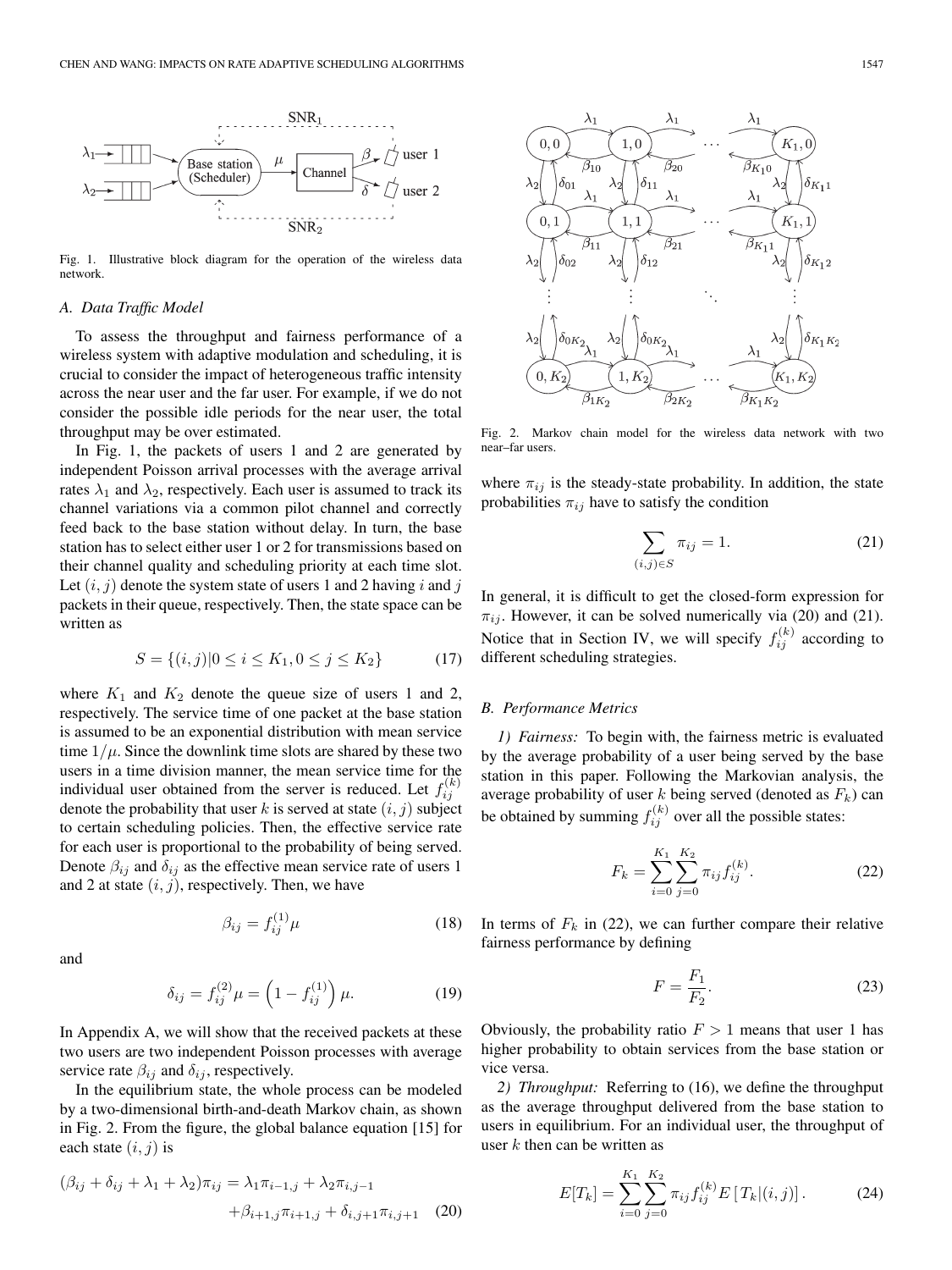Because  $T_k$  is a concave function of  $\gamma_k$ , according to Jensen's inequality,  $E[T_k]$  in (24) can be bounded by

$$
E[T_k] \le \sum_{i=0}^{K_1} \sum_{j=0}^{K_2} \pi_{ij} f_{ij}^{(k)} \log_2 (1 + cE[\gamma_k | (i, j)]) \equiv \overline{T}_k.
$$
\n(25)

Finally, the total throughput  $T$  is defined as the sum of the average throughput delivered to each user, that is

$$
T = E[T_1] + E[T_2].
$$
 (26)

# IV. SCHEDULING POLICY

In the previous section, we have developed an analytical framework to model the packet receiving process of near–far users in a wireless data network with scheduling. In the proposed model, the state transition rates are assumed to be proportional to the probability of user k being served at state  $(i, j)$ , i.e.,  $f_{ij}^{(k)}$ . Now we specify  $f_{ij}^{(k)}$  based on three scheduling policies: the RS, the GS, and the QS.

#### *A. Random Scheduler (RS)*

The RS assigns each time slot to the target user in a pseudorandom manner. Thus, in the two-user case, we have

$$
f_{ij}^{(1)} = \begin{cases} \frac{1}{2}, & \text{if } i \ge 1, j \ge 1\\ 1, & \text{if } i \ne 0, j = 0\\ 0, & \text{if } i = 0. \end{cases}
$$
 (27)

When both queues are empty, we have  $f_{ij}^{(1)} = f_{ij}^{(2)} = 0$ . When either queue 1 or queue 2 is empty, we assume that the user in the nonempty queue will be definitely served. For the other cases,  $f_{ij}^{(2)}$  can be computed easily by  $f_{ij}^{(2)} = 1 - f_{ij}^{(1)}$ . We note that the RS is similar to the round-robin scheme in [10] and [12].

With the random scheduling policy defined in (27), the fairness metric  $F_k$  in (22) can be obtained as

$$
F_1 = \frac{1}{2} \sum_{i=1}^{K_1} \sum_{j=1}^{K_2} \pi_{ij} + \sum_{i=1}^{K_1} \pi_{i0}
$$
 (28a)

and

$$
F_2 = \frac{1}{2} \sum_{i=1}^{K_1} \sum_{j=1}^{K_2} \pi_{ij} + \sum_{j=1}^{K_2} \pi_{0j}.
$$
 (28b)

Assuming that the channel variation between time slots is independent, the expectation of  $\gamma_k$  at state  $(i, j)$  under the RS policy is given by

$$
E\left[\gamma_k|(i,j)\right] = \bar{\gamma}_k = \exp\left(\frac{\eta_{\gamma_k}}{\xi} + \frac{\sigma_{\gamma_k}^2}{2\xi^2}\right). \tag{29}
$$

Substituting (27) and (29) into (25), the upper bound on throughput is obtained as

$$
E[T_1] \le \log_2(1 + c\bar{\gamma}_1) \left( \frac{1}{2} \sum_{i=1}^{K_1} \sum_{j=1}^{K_2} \pi_{ij} + \sum_{i=1}^{K_1} \pi_{i0} \right) \quad (30a)
$$

and

$$
E[T_2] \le \log_2(1 + c\,\bar{\gamma}_2) \left( \frac{1}{2} \sum_{i=1}^{K_1} \sum_{j=1}^{K_2} \pi_{ij} + \sum_{j=1}^{K_2} \pi_{0j} \right). \tag{30b}
$$

We note that the throughput and fairness performances are jointly determined by channel characteristics  $\gamma_i$ , traffic intensity  $\lambda_i$  and the scheduling policy  $f_{ij}$ . Clearly, the main advantage of the RS method is its fairness and simplicity for implementation. However, because of neglecting the link condition among multiple users, the RS method could miss the chance to deliver more bits to the users with good channel quality. Therefore, it is anticipated that the RS method has worse throughput performance compared with other schedulers taking advantage of the link condition among users.

# *B. Greedy Scheduler (GS)*

By contrast, the GS always pursues the maximum total throughput by assigning time slots to the user with the best SNR. In [10], the GS is also called the maximum C/I scheduler. Using the greedy policy, the total throughput is boosted at the expense of sacrificing the fairness to the remote users. Based on the GS policy, we have

$$
f_{ij}^{(1)} = \begin{cases} Pr\{\gamma_1 > \gamma_2\}, & \text{if } i \ge 1, j \ge 1\\ 1, & \text{if } i \ne 0, j = 0\\ 0, & \text{if } i = 0. \end{cases}
$$
 (31)

Recalling (13) and  $Q(-x)=1 - Q(x)$ , we simplify Pr{ $\gamma_1 >$  $\gamma_2$ } as

$$
\Pr\{\gamma_1 > \gamma_2\} = Q\left(-\frac{10\alpha}{\sigma_c}\log_{10}(d)\right). \tag{32}
$$

Then, from (22), the fairness indexes of users 1 and 2 can be written as

$$
F_1 = Q\left(-\frac{10\alpha}{\sigma_c}\log_{10}(d)\right) \sum_{i=1}^{K_1} \sum_{j=1}^{K_2} \pi_{ij} + \sum_{i=1}^{K_1} \pi_{i0} \qquad (33a)
$$

and

$$
F_2 = Q\left(\frac{10\alpha}{\sigma_c}\log_{10}(d)\right) \sum_{i=1}^{K_1} \sum_{j=1}^{K_2} \pi_{ij} + \sum_{j=1}^{K_1} \pi_{0j}.
$$
 (33b)

Under the greedy policy (31), we have

$$
E\left[\gamma_k|(i,j)\right] = \begin{cases} E[\gamma_1|\gamma_1 > \gamma_2], & \text{if } k = 1\\ E[\gamma_2|\gamma_2 > \gamma_1], & \text{if } k = 2. \end{cases}
$$
 (34)

The average conditional SNR of (34) can be calculated by the following proposition.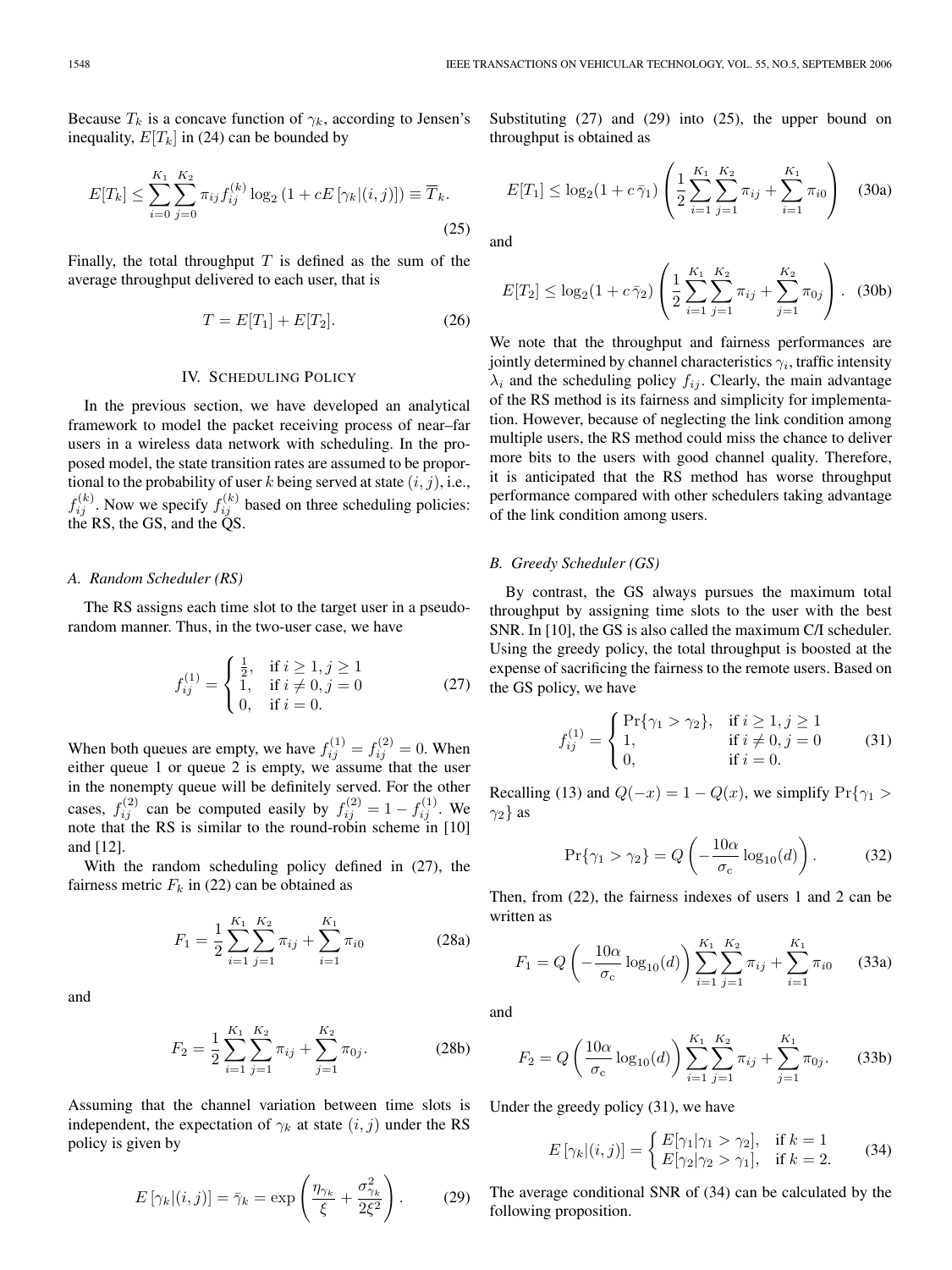*Proposition 1:* Let  $Y_A = 10^{X_A/10}$  and  $Y_B = 10^{X_B/10}$  denote two independent log-normal random variables with  $X_A =$  $\mathcal{N}(\eta_A, \sigma_A^2)$  and  $X_B = \mathcal{N}(\eta_B, \sigma_B^2)$ , where  $\mathcal{N}(\eta, \sigma^2)$  denotes a Gaussian random variable with mean  $\eta$  and standard deviation  $\sigma$ . Let  $\sigma = \sqrt{\sigma_A^2 + \sigma_B^2}$ . Then, the mean of  $Y_A$  conditioned on  $Y_A > Y_B$  is

$$
E[Y_A|Y_A > Y_B] = \exp\left(\frac{\eta_A}{\xi} + \frac{\sigma_A^2}{2\xi^2}\right)
$$

$$
\cdot Q\left(\frac{\eta_B - \eta_A - \sigma_A^2/\xi}{\sigma}\right) / Q\left(\frac{\eta_B - \eta_A}{\sigma}\right). \quad (35)
$$

*Proof:* Please refer to Appendix B.

Substituting (34) to (25), the throughput performance of individual users with the GS can be written as

$$
\overline{T}_1 = \log_2 (1 + cE[\gamma_1 | \gamma_1 > \gamma_2]) Q\left(-\frac{10\alpha}{\sigma_c} \log_{10}(d)\right)
$$

$$
\cdot \sum_{i=1}^{K_1} \sum_{j=1}^{K_2} \pi_{ij} + \log_2 (1 + c\bar{\gamma}_1) \sum_{i=1}^{K_1} \pi_{i0} \quad (36a)
$$

and

$$
\overline{T}_2 = \log_2 (1 + cE[\gamma_2 | \gamma_2 > \gamma_1]) Q\left(\frac{10\alpha}{\sigma_c} \log_{10}(d)\right)
$$

$$
\cdot \sum_{i=1}^{K_1} \sum_{j=1}^{K_2} \pi_{ij} + \log_2 (1 + c \bar{\gamma}_2) \sum_{j=1}^{K_2} \pi_{0j}.
$$
 (36b)

The conditional mean in (36a) and (36b) can be given by using Proposition 1:

$$
E[\gamma_1 | \gamma_1 > \gamma_2]
$$
  
=  $\bar{\gamma}_1 Q \left( -\frac{10\alpha}{\sigma_c} \log_{10}(d) - \frac{\sigma_{\gamma_1}^2}{\xi \sigma_c} \right) / Q \left( -\frac{10\alpha}{\sigma_c} \log_{10}(d) \right)$  (37a)

and

$$
E[\gamma_2 | \gamma_2 > \gamma_1]
$$
  
=  $\bar{\gamma}_2 Q \left( \frac{10\alpha}{\sigma_c} \log_{10}(d) - \frac{\sigma_{\gamma_2}^2}{\xi \sigma_c} \right) / Q \left( \frac{10\alpha}{\sigma_c} \log_{10}(d) \right)$ . (37b)

#### *C. Queue-Length-Based Scheduler (QS)*

Unlike the GS policy that places emphasis only on SNR, we propose a QS to consider both the radio channel condition and the waiting queue behavior. The concept of the QS is similar to that of the modified-largest-weighted-delay-first (MLWDF) scheduling algorithm [19], [20] in that both the scheduling policies consider the current channel conditions as well as the states of the queues in deciding the target user. However, the QS policy gives more flexibility to raise the priority of the user with longer queue length by introducing an  $\Omega$  parameter. According to the QS, either the user with better link quality or the user

with longer queue length can raise priority. Specifically, the QS policy is defined by

$$
f_{ij}^{(1)} = \begin{cases} \Pr\left\{\frac{\gamma_1}{\gamma_2} > \left(\frac{j}{i}\right)^{\Omega}\right\}, & \text{if } i \ge 1, j \ge 1\\ 1, & \text{if } i \ne 0, j = 0\\ 0, & \text{if } i = 0 \end{cases}
$$
(38)

where  $\Omega \geq 0$  is an empirical constant to raise the priority of the far user 2. When the waiting queue length of user 2 is longer than that of user 1, e.g.,  $j/i = 2$ , the SNR of user 1 has to be  $2^{\Omega}$  times higher than that of user 2 in order to obtain the services. The QS becomes the GS if  $\Omega = 0$ . In other words, the QS provides a mechanism to balance the total throughput and fairness. Similar to (32), (38) can be derived as

$$
\Pr\left\{\frac{\gamma_1}{\gamma_2} > \left(\frac{j}{i}\right)^{\Omega}\right\} = Q\left(-\frac{10}{\sigma_c}\log_{10}\left\{\left(\frac{i}{j}\right)^{\Omega}d^{\alpha}\right\}\right). \tag{39}
$$

Then, under the QS policy, we have the fairness expression for each user as follows:

$$
F_1 = \sum_{i=1}^{K_1} \sum_{j=1}^{K_2} Q\left(-\frac{10}{\sigma_c} \log_{10} \left\{ \left(\frac{i}{j}\right)^{\Omega} d^{\alpha} \right\} \right) \pi_{ij} + \sum_{i=1}^{K_1} \pi_{i0}
$$
\n(40a)

and

$$
F_2 = \sum_{i=1}^{K_1} \sum_{j=1}^{K_2} Q\left(\frac{10}{\sigma_c} \log_{10} \left\{ \left(\frac{i}{j}\right)^{\Omega} d^{\alpha} \right\} \right) \pi_{ij} + \sum_{j=1}^{K_2} \pi_{0j}.
$$
\n(40b)

Besides, the throughput expression for each user can be given by

$$
\overline{T}_1 = \sum_{i=1}^{K_1} \sum_{j=1}^{K_2} \pi_{ij} f_{ij}^{(1)} \log_2 \left( 1 + cE \left[ \gamma_1 | \gamma_1 > \gamma_2 \left( \frac{j}{i} \right)^{\Omega} \right] \right) + \log_2 (1 + c \bar{\gamma}_1) \sum_{i=1}^{K_1} \pi_{i0} \quad (41a)
$$

and

$$
\overline{T}_2 = \sum_{i=1}^{K_1} \sum_{j=1}^{K_2} \pi_{ij} f_{ij}^{(2)} \log_2 \left( 1 + cE \left[ \gamma_2 | \gamma_2 > \gamma_1 \left( \frac{i}{j} \right)^{\Omega} \right] \right) + \log_2 (1 + c \bar{\gamma}_1) \sum_{j=1}^{K_1} \pi_{0j}.
$$
 (41b)

Again, from Proposition 1, the conditional mean in (41a) and (41b) can be written as

$$
E\left[\gamma_1|\gamma_1\rangle\gamma_2\left(\frac{j}{i}\right)^{\Omega}\right] = \bar{\gamma}_1 Q\left(-\frac{10}{\sigma_c}\log_{10}\left\{\left(\frac{i}{j}\right)^{\Omega}d^{\alpha}\right\} - \frac{\sigma_{\gamma_1}^2}{\xi\sigma_c}\right)\middle/\right.
$$

$$
Q\left(-\frac{10}{\sigma_c}\log_{10}\left\{\left(\frac{i}{j}\right)^{\Omega}d^{\alpha}\right\}\right) \quad (42a)
$$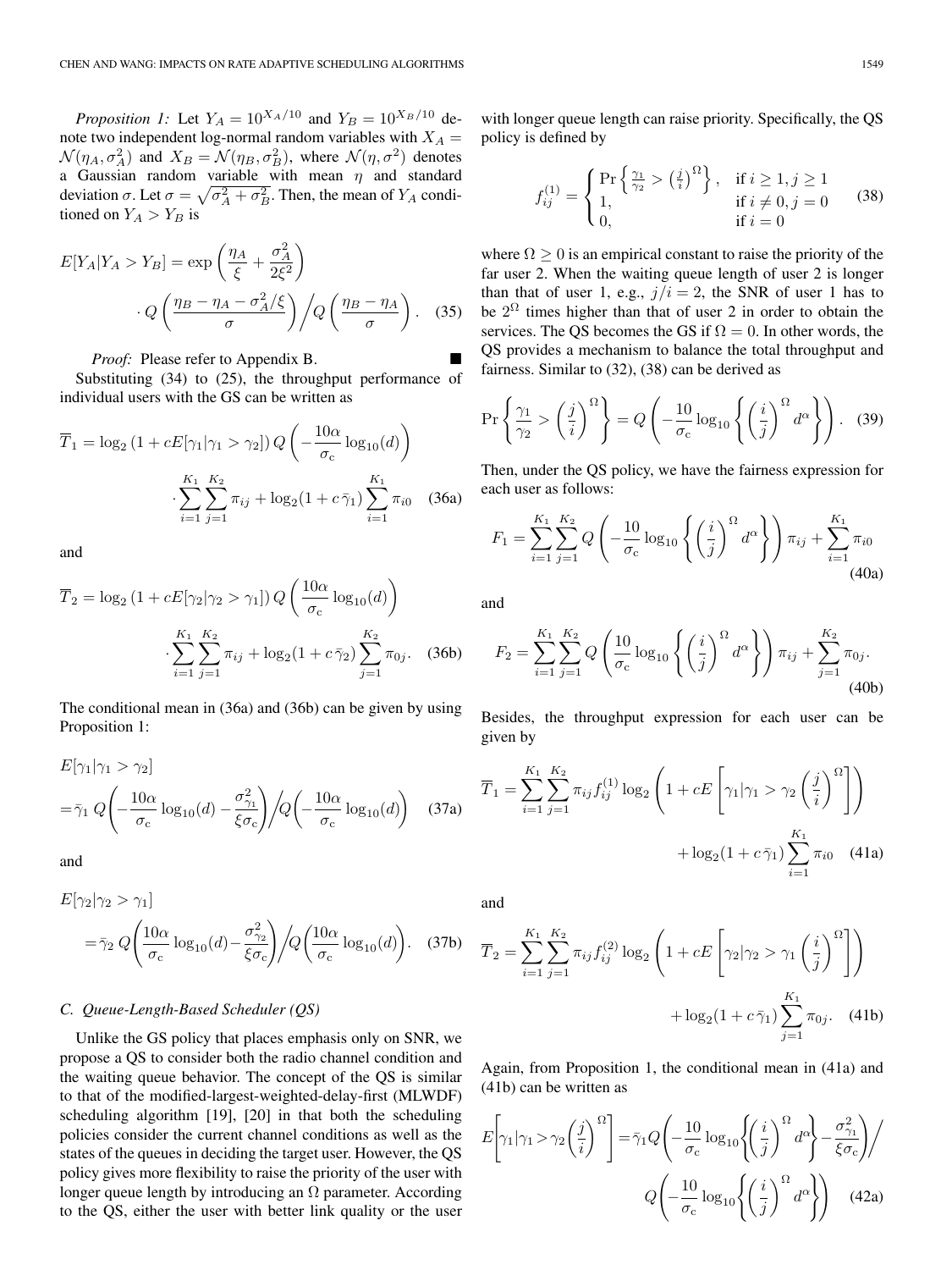and

$$
E\left[\gamma_2|\gamma_2\rangle\gamma_1\left(\frac{i}{j}\right)^{\Omega}\right] = \bar{\gamma}_2 Q\left(\frac{10}{\sigma_c}\log_{10}\left\{\left(\frac{i}{j}\right)^{\Omega}d^{\alpha}\right\} - \frac{\sigma_{\gamma_2}^2}{\xi\sigma_c}\right) / \sigma_c
$$

$$
Q\left(\frac{10}{\sigma_c}\log_{10}\left\{\left(\frac{i}{j}\right)^{\Omega}d^{\alpha}\right\}\right). \quad (42b)
$$

So far, we have provided the performance analysis for the wireless scheduling system with two near–far users under the RS, GS, and QS polices. Now, we take the QS scheduling policy as an example to sketch an outline of how to extend the previous analysis to the multiple-user case. Let  $\gamma_k$  denote the received SNR for user  $k (k = 1, \ldots, M)$ . Let  $(n_1, n_2, \ldots, n_M)$ be the system state denoting that user k has  $n_k$  packets in its queue. Then, the probability that user  $k$  is served at state  $(n_1, n_2, ..., n_M)$  in (38) can be generalized to  $f_{(n_1,...,n_M)}^{(k)} =$  $Pr{\gamma_k n_k^{\Omega}} > \gamma_i n_i^{\Omega}$  for all  $i \neq k$ . The average probability of user k being served can be expressed by  $F_k =$  $\sum_{n=0}^{K_1} \cdots \sum_{n=0}^{K_M} \pi_{(n_1,\ldots,n_M)} f_{(n_1,\ldots,n_M)}^{(k)}$ , where  $K_k$  denotes the quality of user k and  $\pi_k$ . the queue size of user k and  $\pi_{(n_1,...,n_M)}$  is the steady-state probability. Analogous to (20) and (21), one can write down the global balance equation and normalization condition for the M-dimensional Markov chain to solve the steady-state probability  $\pi_{(n_1,...,n_M)}$ . Similarly, the average throughput for user  $k$  and the total system throughput can be, respectively, written by  $E[T_k] = \sum_{n_1=0}^{K_1} \cdots \sum_{n_M=0}^{K_M} \pi_{(n_1,...,n_M)} f_{(n_1,...,n_M)}^{(k)}$ <br>  $E[T_k | (n_1,...,n_M)]$  and  $T = \sum_{k=1}^{M} E[T_k]$  for the multipleuser case. We note that although it may be difficult to get the closed-form expression for  $f_{(n_1,...,n_M)}^{(k)}$  when  $M > 2$ , one can use numerical simulations to obtain the result of the multipleuser case. In the next section, we will show some numerical results based on the simple two-user model to gain insights into the impact of the radio channel characteristics, heterogeneous traffic intensity, and near–far effect on the performance of the wireless scheduling system.

# V. NUMERICAL RESULTS

In this section, we apply the proposed analytical framework to get some numerical results to illustrate the joint effects of the scheduling policy, traffic intensity, and radio channel characteristics on the throughput and fairness performances of wireless data networks. The following parameters are used in obtaining the numerical results:  $P_t = 40$  dBm,  $L_0 = 128$  dB,<sup>1</sup>  $N_0 =$  $-100$  dBm,  $\alpha = 4$ ,  $\sigma_1 = \sigma_2 = 8$ ,  $m = 1$ ,  $K_1 = K_2 = 10$ and, BER =  $10^{-3}$ .

# *A. Effect of the Near–Far Location*

Fig. 3 compares the three scheduling policies in terms of throughput and fairness with various separation distances be-



Fig. 3. Effect of near–far locations on the fairness and throughput performance of the wireless data network. Here, GS: greedy scheduler; QS: queuelength-based scheduler; RS: random scheduler. (a) Fairness ratio. (b) Total throughput.

tween users. We let  $\lambda_1/\mu = \lambda_2/\mu = 1.25$ , fix the location of user 1 at  $r_1 = 0.3$  km, and change the location of user 2 from  $r_1$  to  $6r_1$ . In Fig. 3(a), the fairness ratio of the QS increases marginally and that of the RS remains to be one when  $d = r_2/r_1$ varies from 1 to 6. At the same time, the fairness ratio between the two near–far users significantly increases from 1 to 29 for the GS. In Fig.  $3(b)$ , as d increases from 1 to 6, the total throughput is dropped by 9%, 19%, 25%, and 42% for the GS, the QS with  $\Omega = 30$ , the QS with  $\Omega = 50$ , and the RS, respectively. Overall, this example shows that the GS can provide the largest total throughput by sacrificing the fairness against the far user. In contrast, the RS is a fair scheduler but yields the worst total throughput. The QS, however, provides a balance mechanism to significantly improve the fairness performance over the GS while enhancing the capacity performance over the RS.

Fig. 4 elaborates the dynamics behind Fig. 3 by showing the fairness and throughput performance with respect to each user. From Fig. 4(a) and (b), one can observe that the GS and the QS increase the probability of user 1 to compete for the services as user 2 moves away from the base station. When  $d > 3$ ,  $F_1$  is higher than 90% for the GS and 60% for the QS, respectively. On the other hand, Fig. 4(c) and (d) show the achievable throughput of the near user and the far user. When user 2 is moving away from the base station, all schedulers deliver less throughput to the far user in Fig. 4(d). In particular, we note that under the RS policy the throughput of user 1 remains constant in Fig. 4(c) but the throughput of user 2 decreases with the increasing  $d$  in Fig. 4(d). As a result, the polite attribute of the RS leads to the decrease of the total throughput in Fig. 3(b) especially when  $d$  becomes large. In contrast, the GS and the QS will automatically schedule user 1 more frequently by increasing  $F_1$  when d becomes large. This can explain why the total throughput of the GS and the QS is less sensitive to the movement of user 2 as compared with the RS in Fig. 3(b).

<sup>&</sup>lt;sup>1</sup>This parameter follows from the Okumura-Hata model for an urban macrocell with the base station antenna height of 30 m, mobile antenna height of 1.5 m, and carrier frequency of 1950 MHz [21].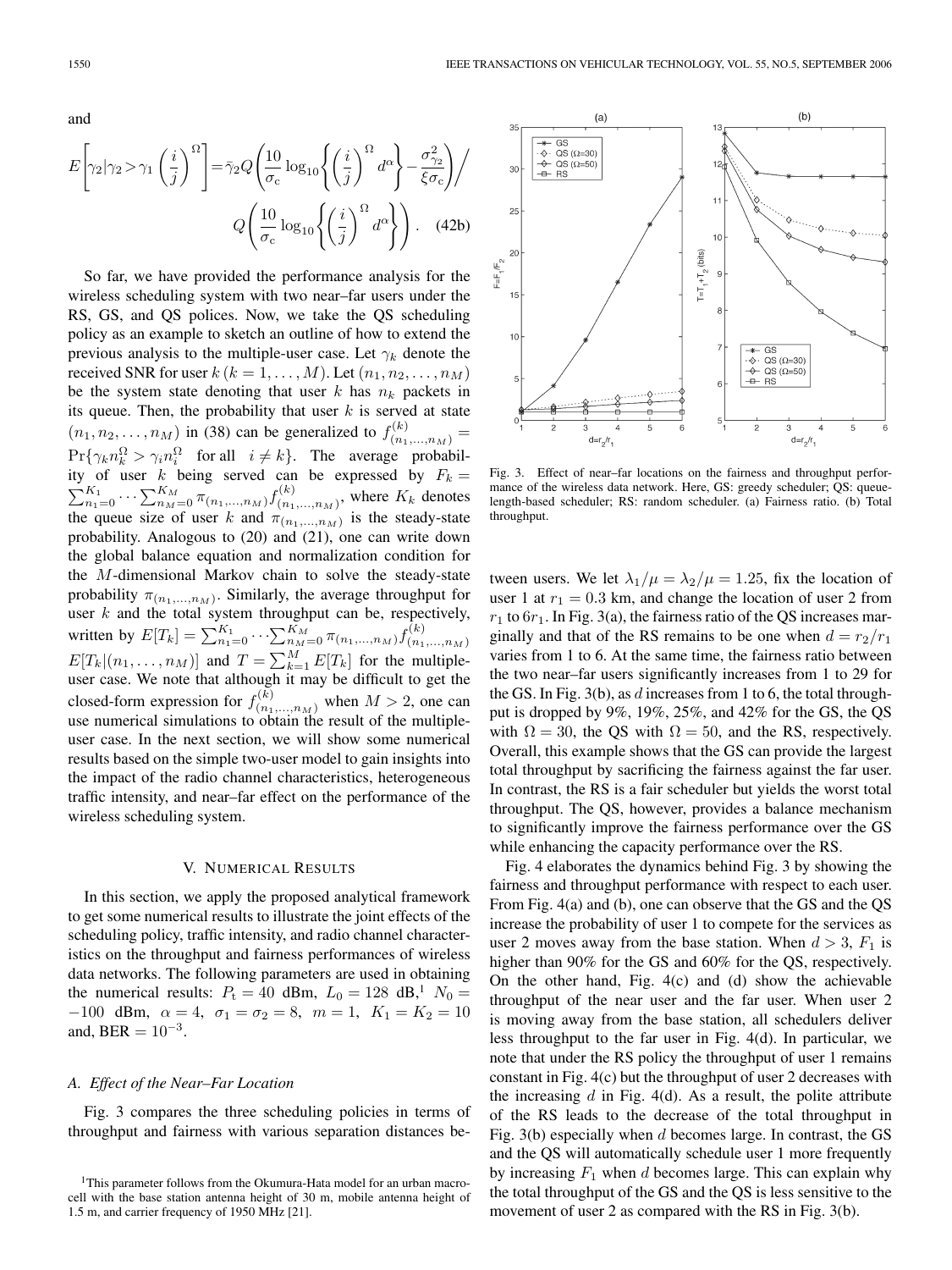

Fig. 4. Effect of near–far locations on the fairness and throughput performance of individual users. Here, GS: greedy scheduler; QS: queue-length-based scheduler; RS: random scheduler. (a) Prob. of user 1 being served. (b) Prob. of user 2 being served. (c) Throughput of user 1. (d) Throughput of user 2.



Fig. 5. Effect of heterogeneous traffic intensity on the fairness and throughput performance of the wireless data network. Here, GS: greedy scheduler; QS: queue-length-based scheduler; RS: random scheduler. (a) Fairness ratio. (b) Total throughput.

#### *B. Effect of Heterogeneous Traffic Intensity*

Fig. 5 illustrates the effect of heterogeneous traffic intensity between near–far users in terms of throughput and fairness. In this example, we fix  $(\lambda_1 + \lambda_2)/\mu = 6.25$  while varying the ratio  $\rho = \lambda_2/\lambda_1$  from 0.4 to 12. The two users are located at  $r_1 = 0.3$  km and  $r_2 = 0.9$  km, respectively. From Fig. 5(a), the fairness ratio  $F = F_1/F_2$  for the GS and QS decreases considerably when the traffic intensity ratio  $\rho$  increases. Although the GS and the QS can favor the near user to compete for the services as long as its queue is nonempty, the asymmetric traffic intensity ratio  $\rho > 1$  would demand that the base station arrange

more transmissions to the far user. At  $\rho = 11.8$  for the GS or  $\rho = 5$  for the QS ( $\Omega = 50$ ), the two users have equal probability to obtain the downlink transmissions. When  $\rho > 11.8$ for the GS and  $\rho > 5$  for the QS ( $\Omega = 50$ ), F becomes smaller than one. This implies that the far user with heavier traffic intensity can have higher chances to receive the services, thereby improving the unfairness situation between the near–far users. We note that the value of  $F$  remains to be one but slightly decreases at about  $\rho = 8$  for the RS in Fig. 5(a).

In Fig. 5(b), comparing the total throughput at  $\rho = 1$  (uniform traffic intensity) with that at  $\rho = 12$ , we observe that the total throughput degrades with the increasing  $\rho$  for all the three scheduling policies. Because the near user usually results in higher throughput than the far user, the decrease of  $F_1$  and the increase of  $F_2$  in Fig. 5(a) due to heterogeneous traffic intensity lead to the decrease of the total throughput in Fig. 5(b). It is also shown that the total throughput achieved by the GS and QS decreases more apparently than the RS with the increasing  $\rho$ . As the traffic intensity of the far user is much higher than that of the near user, all the three schedulers have similar performances.

The system implication from the observations of Fig. 3 and Fig. 5 is made as follows. When a cell has nonuniform traffic distribution, e.g., a hot spot zone within a cell, the location of the base station has a critical effect on the resulting throughput performance of the wireless data system with rate adaptive scheduling algorithms. It is suggested to deploy the base station near the area with heavier traffic demand if high system throughput is the major concern. On the contrary, if the base station is deployed far from the high traffic demand area, applying different scheduling algorithms such as the GS may have only limited benefits on the improvement of the system throughput.

# *C. Effect of Channel Characteristics and Selective Transmit Diversity*

Fig. 6 illustrates the impact of radio channel characteristics and selective transmit diversity on the wireless data networks with scheduling. Take the curve with  $\sigma_1 = \sigma_2 = 8, m = 1$ , and  $L = 1$  as the baseline case. When the Nakagami parameter m is changed to an environment with a strong LOS component, e.g.,  $m = 8$ , it is interesting to note that both the throughput and the fairness performance of all the three schedulers are degraded. In the LOS environment with milder channel variations, the SNR of the far user has a lower probability to exceed that of the near user, as illustrated by (13). Hence, a bias against the far user is more apparent, thereby leading to the worse fairness performance in the LOS environment, as shown in Fig. 6(a). On the other hand, in a channel with large fluctuations, the scheduling algorithms are more likely to take advantage of the multiuser diversity to serve the target user at the higher peaks of the radio channel. Consequently, the system throughput is reduced with a large  $m$ , as shown in Fig. 6(b). The same arguments apply to account for the effect of channel shadowing on the throughput and fairness performances, as shown in Fig. 6. Therefore, it is concluded that channel fluctuations induced by Nakagami fading as well as log-normal shadowing can improve both the total throughput and fairness performance when a proper scheduling algorithm is designed to exploit the multiuser diversity.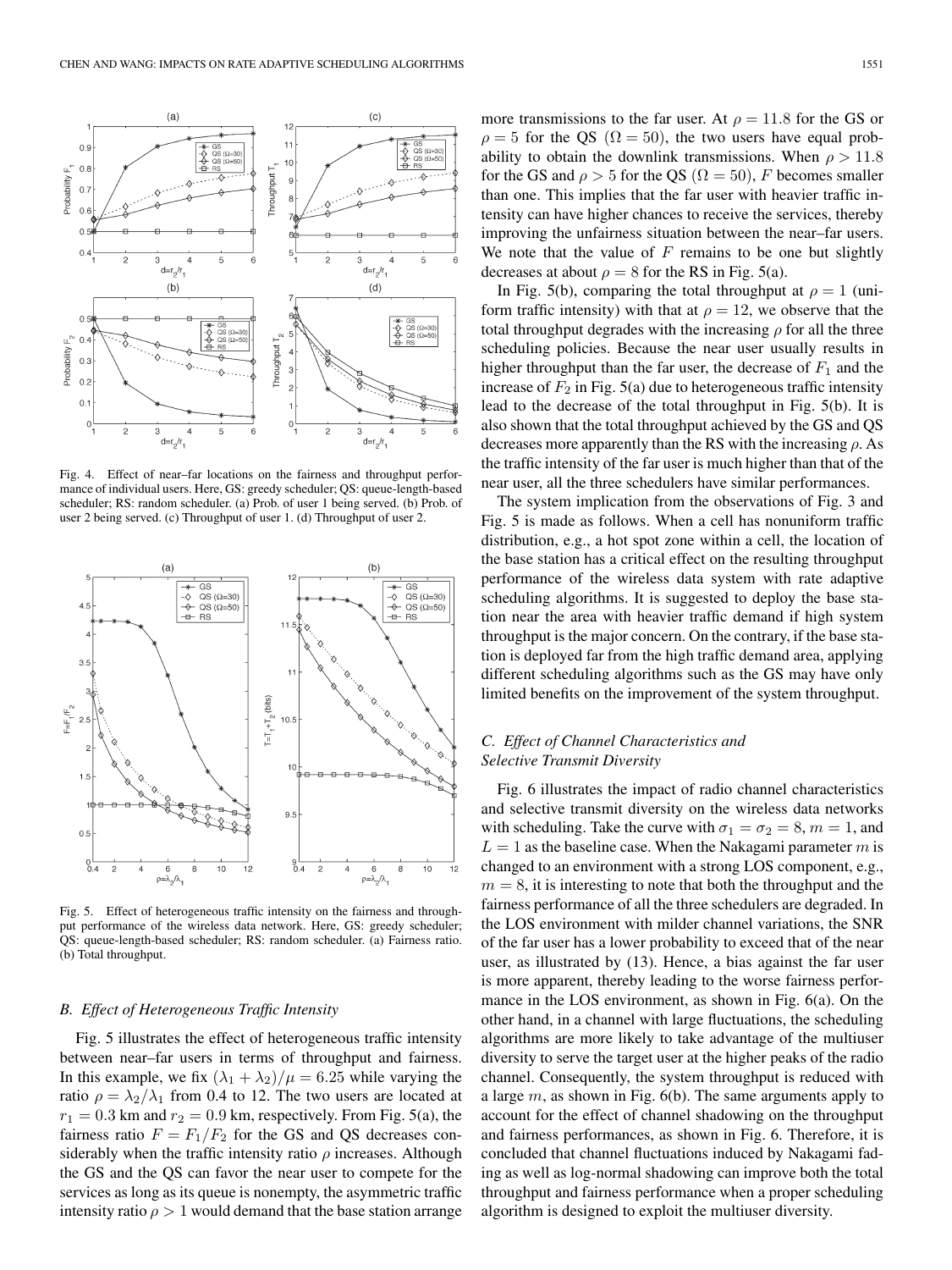

Fig. 6. Effect of log-normal shadowing and Nakagami fading on the fairness and throughput performance of the wireless data network ( $\Omega = 40$ ). Here, GS: greedy scheduler; RS: random scheduler; m: Nakagami fading parameter;  $\sigma$ : log-normal shadowing standard deviation; L: number of antennas at the base station. (a) Fairness comparison. (b) System throughput.

Furthermore, we investigate the performance of applying the selective transmit diversity technique in the wireless scheduling system. It is known from Section II-B that applying the selective transmit diversity technique has the effect of enhancing the mean received SNR and reducing the channel variations. The smaller channel variations make the far user more difficult to compete for the services than the near user. Thus, the fairness ratio increases with the larger  $L$ , as shown in Fig. 6(a). On the other hand, the combined effect of the higher mean and smaller variation in the received SNR improves the total throughput in Fig. 6(b). In brief, applying the selective transmit diversity is beneficial to the throughput performance but is harmful to the fairness.

We note that the impact of channel characteristics is evaluated under the assumption of no channel imperfections such as correlated channel states between time slots or channel estimation error. When the inevitable channel imperfections occur in practical systems, it is expected that the performance of the GS could be most sensitive to these imperfections since its scheduling policy is totally related to the channel states. On the contrary, the RS could be least sensitive to the channel imperfections since its scheduling policy has nothing to do with the channel states.

# VI. CONCLUSION

In this paper, we have presented a new analysis to investigate the joint impacts of radio channel characteristics, heterogeneous traffic intensity, and near–far effect on the throughput and fairness performances of rate adaptive scheduling algorithms. Our analysis integrates the effects from both the physical layer and the MAC layer. From the physical-layer standpoint, we take account of path loss, log-normal shadowing, and Nakagami fading. The effect of applying selective transmit diversity on the system performance is also assessed. From the MAC layer perspective, we model three different scheduling policies and incorporate the impact of heterogeneous traffic intensity. Based on the numerical results, we can make the following conclusions.

- 1) If a scheduler is employed to take advantage of the multiuser diversity, channel fluctuations induced by Nakagami fading or log-normal shadowing can improve both total throughput and fairness performance. On the other hand, using selective transmit diversity is only beneficial for the throughput performance but is adverse for the fairness performance.
- 2) When all the users in a cell demand high traffic, the total throughput is contributed mainly by those users close to the base station. Under such a circumstance, if most users are located on the cell fringe, applying the RS policy may decrease the total throughput compared with the GS and the QS.
- 3) The GS and the QS methods improve the throughput performance at the expense of being unfair to the far users. However, this improvement diminishes as the traffic intensity for the far user is much larger than the near user.

In order to gain insights into the impact of radio channel characteristics on the performance of the wireless scheduling system, we have assumed no channel imperfections such as correlated channel states and channel estimation errors for wireless scheduling in this paper. Thus, the system throughput obtained in this paper can be regarded as an upper bound (optimistic result) under the perfect channel assumption. In the future, it is worthwhile to further investigate the impacts of channel imperfections on the performance of the wireless scheduling systems. Finally, the introduced cross-layer analysis can be used to develop or evaluate new scheduling schemes, e.g., the QS in this paper, by considering the interaction of the physicallayer characteristics and network traffic intensity.

# APPENDIX A

### DATA RECEIVING PROCESSES BY USERS 1 AND 2

In this Appendix, we demonstrate that the processes of the data received by the user 1 and 2 are two independent Poisson processes with mean rate  $f_{ij}^{(1)}\mu$  and  $(1 - f_{ij}^{(1)})\mu$ , respectively. This is one of the important properties of Poisson processes which can be found in [16, Ex. 2.23]. For completeness, we cite this property and include a proof here. Suppose the data arrival N is a Poisson process with mean rate  $\mu$ . Each data packet is independently selected by the random process  $N_1$  and  $N_2$ with probability f and  $1 - f$ , respectively. Then, we have

$$
\Pr\{N_1(t) = n_1, N_2(t) = n_2\}
$$
\n
$$
= \Pr\{N(t) = n_1 + n_2\}
$$
\n
$$
\Pr\{N_1(t) = n_1, N_2(t) = n_2 | N(t) = n_1 + n_2\}
$$
\n
$$
= {n_1 + n_2 \choose n_1} f^{n_1} (1 - f)^{n_2} \frac{(\mu t)^{n_1 + n_2} e^{-\mu t}}{(n_1 + n_2)!}
$$
\n
$$
= \frac{(f\mu t)^{n_1} e^{-f\mu t}}{n_1!} \cdot \frac{((1 - f)\mu t)^{n_2} e^{-(1 - f)\mu t}}{n_2!}
$$
\n
$$
= \frac{(1 - f)\mu}{n_1!} (1 - f) \cdot \frac{1}{n_2!} (1 - f) \cdot \frac{1}{n_2!} (1 - f) \cdot \frac{1}{n_2!} (1 - f) \cdot \frac{1}{n_2!} (1 - f) \cdot \frac{1}{n_2!} (1 - f) \cdot \frac{1}{n_2!} (1 - f) \cdot \frac{1}{n_2!} (1 - f) \cdot \frac{1}{n_2!} (1 - f) \cdot \frac{1}{n_2!} (1 - f) \cdot \frac{1}{n_2!} (1 - f) \cdot \frac{1}{n_2!} (1 - f) \cdot \frac{1}{n_2!} (1 - f) \cdot \frac{1}{n_2!} (1 - f) \cdot \frac{1}{n_2!} (1 - f) \cdot \frac{1}{n_2!} (1 - f) \cdot \frac{1}{n_2!} (1 - f) \cdot \frac{1}{n_2!} (1 - f) \cdot \frac{1}{n_2!} (1 - f) \cdot \frac{1}{n_2!} (1 - f) \cdot \frac{1}{n_2!} (1 - f) \cdot \frac{1}{n_2!} (1 - f) \cdot \frac{1}{n_2!} (1 - f) \cdot \frac{1}{n_2!} (1 - f) \cdot \frac{1}{n_2!} (1 - f) \cdot \frac{1}{n_2!} (1 - f) \cdot \frac{1}{n_2!} (1 - f) \cdot \frac{1}{n_2!} (1 - f) \cdot \frac{1}{n_2!} (1 - f) \cdot \frac{1}{n_2!} (1 - f
$$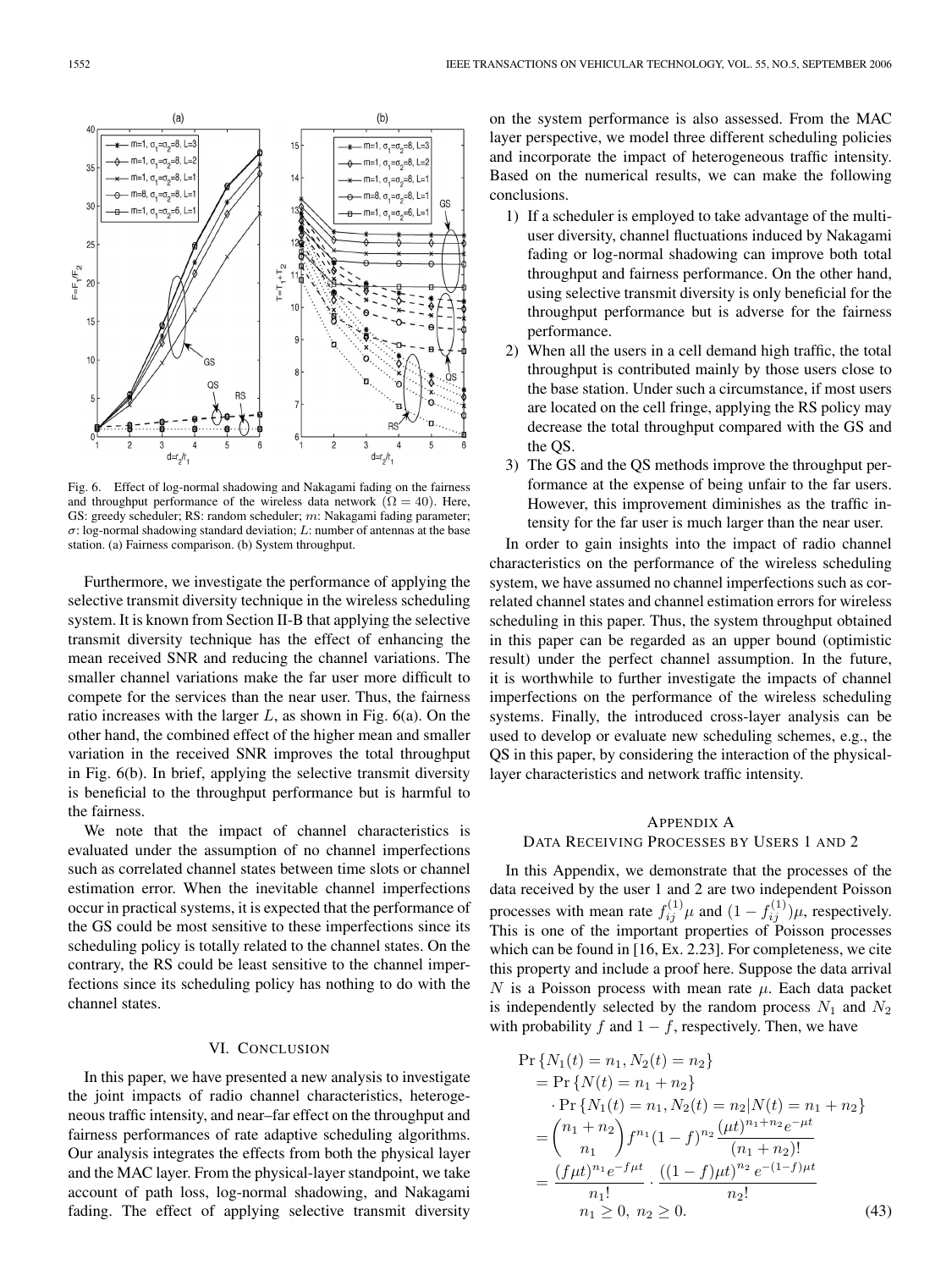Upon completion of (43), we can further obtain

$$
\Pr\{N_1(t) = n_1\} = \sum_{n_2=0}^{\infty} \Pr\{N_1(t) = n_1, N_2(t) = n_2\}
$$

$$
= \frac{(f\mu t)^{n_1}e^{-f\mu t}}{n_1!}
$$
(44)

and

$$
\Pr\{N_2(t) = n_2\} = \sum_{n_1=0}^{\infty} \Pr\{N_1(t) = n_1, N_2(t) = n_2\}
$$

$$
= \frac{((1-f)\mu t)^{n_2} e^{-(1-f)\mu t}}{n_2!}.
$$
(45)

From (43) to (45), we conclude the claim.

# APPENDIX B DERIVATION OF PROPOSITION 1

We begin with the following conditional distribution function

$$
F_{Y_A|Y_A > Y_B}(y) = \frac{\Pr\{Y_A > Y_B, Y_A < y\}}{\Pr\{Y_A > Y_B\}} \\
= \frac{\Pr\{X_A > X_B, X_A < 10 \log_{10} y\}}{\Pr\{X_A > X_B\}}.\tag{46}
$$

Equation (46) follows from the strictly increasing property of a logarithm function. Because  $X_A$  and  $X_B$  are two independent Gaussian random variables, the denominator of (46) can be easily evaluated as

$$
\Pr\{X_A > X_B\} = Q\left(\frac{\eta_B - \eta_A}{\sigma}\right) \tag{47}
$$

where  $\sigma = \sqrt{\sigma_A^2 + \sigma_B^2}$ . Denoting the joint PDF of the random variables  $X_A$  and  $X_B$  by  $f_{X_A X_B}(x_A, x_B)$ , the numerator of (46) can be expressed by

$$
\Pr{X_A > X_B, X_A < 10 \log_{10} y} \n= \int_{-\infty}^{10 \log_{10} y} \int_{-\infty}^{x_a} f_{X_A X_B}(x_a, x_b) dx_b dx_a \n= \frac{1}{2\pi \sigma_A \sigma_B} \int_{-\infty}^{10 \log_{10} y} \int_{-\infty}^{x_a} \exp \left[ -\frac{(x_a - \eta_A)^2}{2\sigma_A^2} \right] \n\cdot \exp \left[ -\frac{(x_b - \eta_B)^2}{2\sigma_B^2} \right] dx_b dx_a.
$$
\n(48)

Since the inner integral associated with  $x_B$  in (48) can be computed by

$$
\frac{1}{\sqrt{2\pi}\sigma_B} \int_{-\infty}^{x_a} \exp\left[-\frac{(x_b - \eta_B)^2}{2\sigma_B^2}\right] dx_b = Q\left(\frac{\eta_B - x_a}{\sigma_B}\right) \tag{49}
$$

we can rewrite (48) as

$$
\Pr\{X_A > X_B, X_A < 10\log_{10} y\} = \frac{1}{\sqrt{2\pi}\sigma_A}
$$
\n
$$
\times \int_{-\infty}^{10\log_{10} y} \exp\left[-\frac{(x_a - \eta_A)^2}{2\sigma_A^2}\right] Q\left(\frac{\eta_B - x_a}{\sigma_B}\right) dx_a. \quad (50)
$$

Substituting (47) and (50) into (46) and then differentiating with respect to y, we can obtain the following PDF:

$$
f_{Y_A|Y_A > Y_B}(y)
$$
  
= 
$$
\frac{dF_{Y_A|Y_A > Y_B}(y)}{dy}
$$
  
= 
$$
\frac{Q\left(\frac{\mu_B - 10 \log_{10} y}{\sigma_B}\right)}{Q\left(\frac{\eta_B - \eta_A}{\sigma}\right)} \frac{\xi}{\sqrt{2\pi}\sigma_A y} \exp\left[-\frac{(10 \log_{10} y - \eta_A)^2}{2\sigma_A^2}\right]
$$
(51)

where  $\xi = 10/\ln 10$ . Finally, the conditional mean is given by

$$
E[Y_A|Y_A > Y_B] = \int_{0}^{\infty} y f_{Y_A|Y_A > Y_B}(y) dy.
$$
 (52)

By substituting (51) into (52) and then letting  $z = (10 \log_{10} y -$ By substituting (51) into (52) and then letting  $z = (10 \log_{10} y - \eta_B)/\sqrt{2}\sigma_B$ , the conditional mean expression, after some manipulations, is simplified as

$$
E[Y_A|Y_A > Y_B] = \frac{a}{\sqrt{\pi}} \frac{\exp\left(\frac{\eta_A}{\xi} + \frac{\sigma_A^2}{2\xi^2}\right)}{Q\left(\frac{\eta_B - \eta_A}{\sigma}\right)}
$$

$$
\times \int_{-\infty}^{\infty} \exp\left[-a^2(z+b)^2\right] Q(-\sqrt{2}z) dz \quad (53)
$$

where  $a = \sigma_B/\sigma_A$  and  $b = (\eta_B - \eta_A - \sigma_A^2/\xi)/\sqrt{2}\sigma_B$ . With the help of the following identity [17]:

$$
\int_{-\infty}^{\infty} \exp\left[-a^2(z+b)^2\right] Q(-\sqrt{2}z) dz = \frac{\sqrt{\pi}}{a} Q\left(\frac{\sqrt{2}ab}{\sqrt{1+a^2}}\right)
$$
\n(54)

we can obtain the conditional mean of  $Y_A$  under  $Y_A > Y_B$  in a closed-form result

$$
E[Y_A|Y_A > Y_B] = \exp\left(\frac{\eta_A}{\xi} + \frac{\sigma_A^2}{2\xi^2}\right)
$$

$$
\cdot Q\left(\frac{\eta_B - \eta_A - \sigma_A^2/\xi}{\sigma}\right) / Q\left(\frac{\eta_B - \eta_A}{\sigma}\right). \quad (55)
$$

### ACKNOWLEDGMENT

The authors would like to thank Dr. W. Zhuang as well as the anonymous reviewers, who provided useful comments and remarks that helped them improve the quality of the paper.